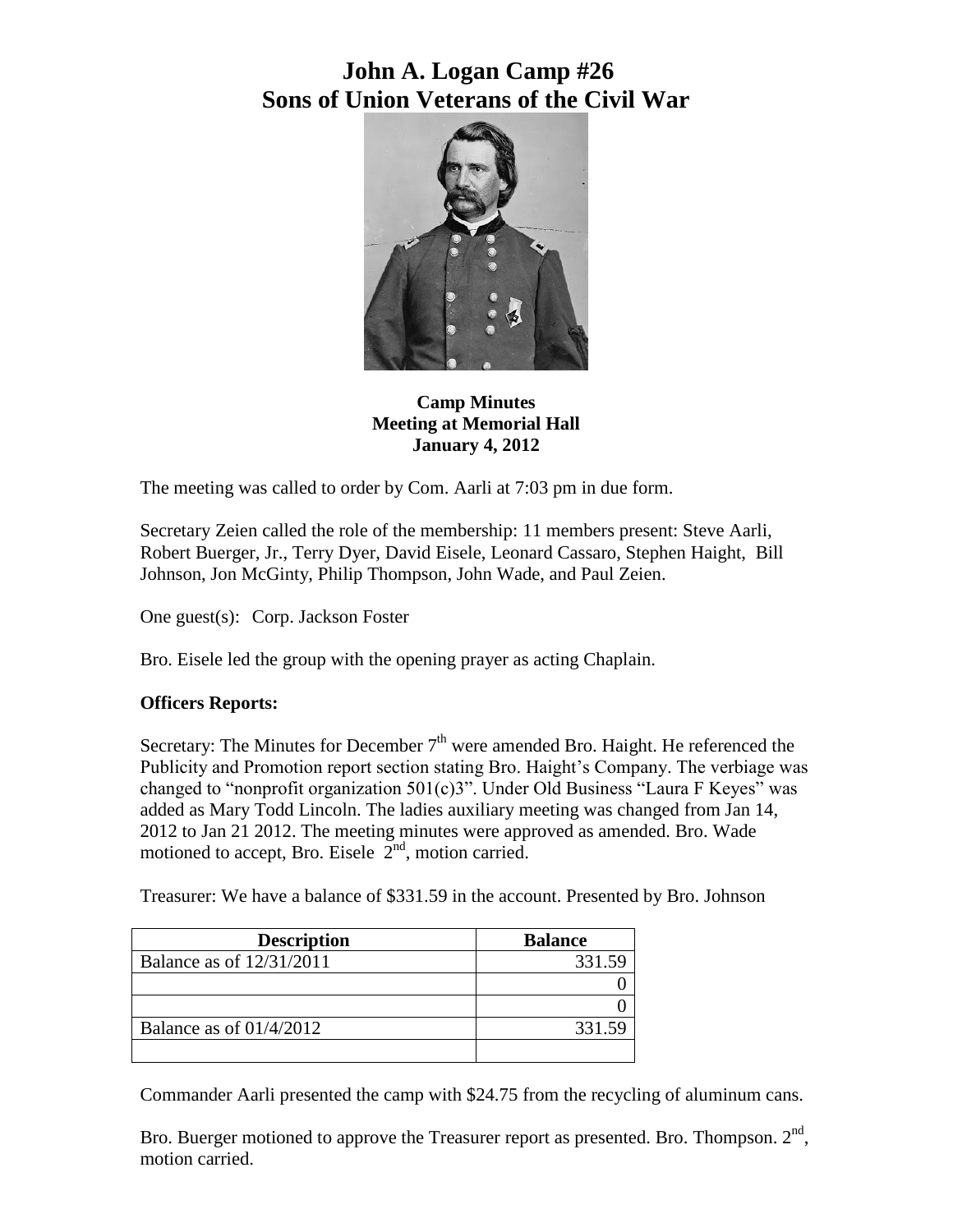### **John A. Logan Camp #26 Sons of Union Veterans of the Civil War**

#### **Committee Reports:**

*Technology:* Bro. Zeien reported he has updated the camp and department website with the General Orders from the CinC and Commander Aarli. Bro. Zeien will make a spot for the new camp newsletter to be placed on the website.

*Sickness and Distress*: Com. Aarli stated that he had been in contact with Bro. Artlip who wishes that he could come to the camp meetings. However, he is having serious health issues related to his knees and walking is very difficult.

*Investigation:* Com. Aarli had nothing to report at this time. (This new committee will assist in investigation of new members)

*Communication:* Com. Aarli reported on the General Orders from CinC Palmer and referred the membership to the website for details. Bro. Greg Carter grade report from Quincy University 3 As, 1B General Order #11 General Order #12 Channel 23 news article on Freeport civil war monument falling in disrepair. (This committee will consolidate and relay to the membership important communications)

*Eagle Scout.* Bro. Zeien had a brief meeting with Bro. Oestricher and will be getting the information required to begin distributing Eagle certificates.

*Publicity/Promotion:* Bro. Haight reported that he has not heard any more information on the grant that has been applied for. This is in reference to the Memorial Day celebration. Midway Village has announced the lecture series information for 2012 and we have been asked if we would like to setup a table again for recruiting. The Civil War Symposium is slated for Saturday January  $21^{st}$ .

The Chautauqua is scheduled for the  $2<sup>nd</sup>$  full weekend in June. The camp plans to be active participants again this year in this event.

Bro. Haight has established the camp's first newsletter called "The Telegraph" and he has asked that all members consider contributing to the newsletter.

#### **New Business:**

Com. Aarli and Bro. Thompson will begin paperwork to see if there is any grant money available from National for monument restoration.

Com. Aarli has requested that the membership take an active role and call on all nonattending members to attempt to get them to begin participating again.

Com. Aarli presented to the camp the Quartermaster Inventory List. Com. Aarli declared that to complete the flag sets we need a flagpole and 2 toppers.